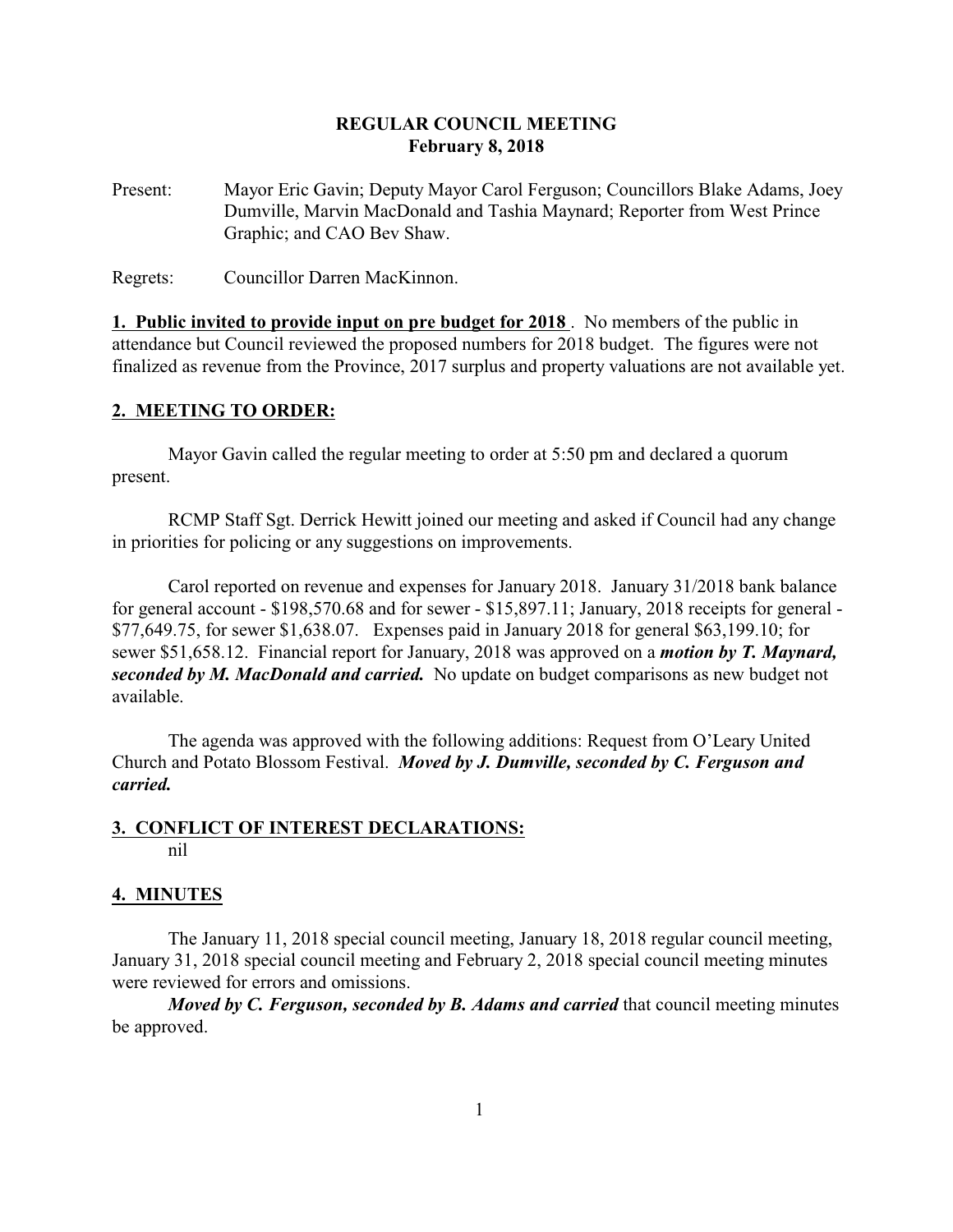#### **5. BUSINESS ARISING FROM MINUTES**:

*Lagoon Solar Bee -* Council agreed that manufacturer's warranty was sufficient and would not be purchasing extended warranty and service package for \$4000 annually.

#### **6. FINANCIAL BUSINESS:**

Addressed earlier in meeting.

#### **7. NEW BUSINESS**

*A. Mayor's report* - Eric reported meeting in Alberton with doctor recruitment committee and with Luc van Hul, WSP regarding the Pate Subdivision.

*B. Administrator's report -* Bev reported attending the arbitration hearing for Harper easement, working on the cannabis store letter and RFP, progress and claim forms for CWWF project, Procedural and other bylaws required by new Municipal Act, strip mall tasks, and audit tasks. Met with senior complex committee members regarding the existing sewer main on proposed build site and met with Confined Spaces professionals to determine action on maintaining the UV vault at the lagoon. No building/business permits. Bev's overtime at 23.5 hours; Dale's at 85.5 hours plus 4 days vacation time.

## *C. Reports from Departments*

*Recreation -* Joey reviewed Jeff's monthly report saying Winter Carnival was a great success and planning is underway for March Break activities, 100 km yard sale, after school programs, and Eastern Canadians. Funding applications for summer students has been submitted. Overtime at 183 hours.

*Streets & Sidewalks* - Tashia advised she'd have a list of signs that need replacement for the spring. Also wondered if there was a better quality sign to be purchased as metal ones seem to bend (can be bent several times and straightened without breaking) but wood breaks.

*Fire Department* - Fire Chief's report was circulated and Marvin highlighted saying the members responded to 13 calls in January - 2 structure fires, 3 flue fires, 1 overheated oil stove, 3 medical calls and 2 vehicle collisions (numbers don't add up). Commendations extended to Firefighter Dale Harris who participated in a successful cardiac arrest scene.

*Development -* Blake reported meeting with Luc of WSP regarding the redesign for Pate Subdivision and a meeting with Provincial Transportation is scheduled for March  $2<sup>nd</sup>$ .

**Sanitation -** Eric advised that he met with the Confined Spaces people regarding the lagoon vault and everything else is going well.

# *D. 2nd reading of Procedural Bylaw # 2018-01:*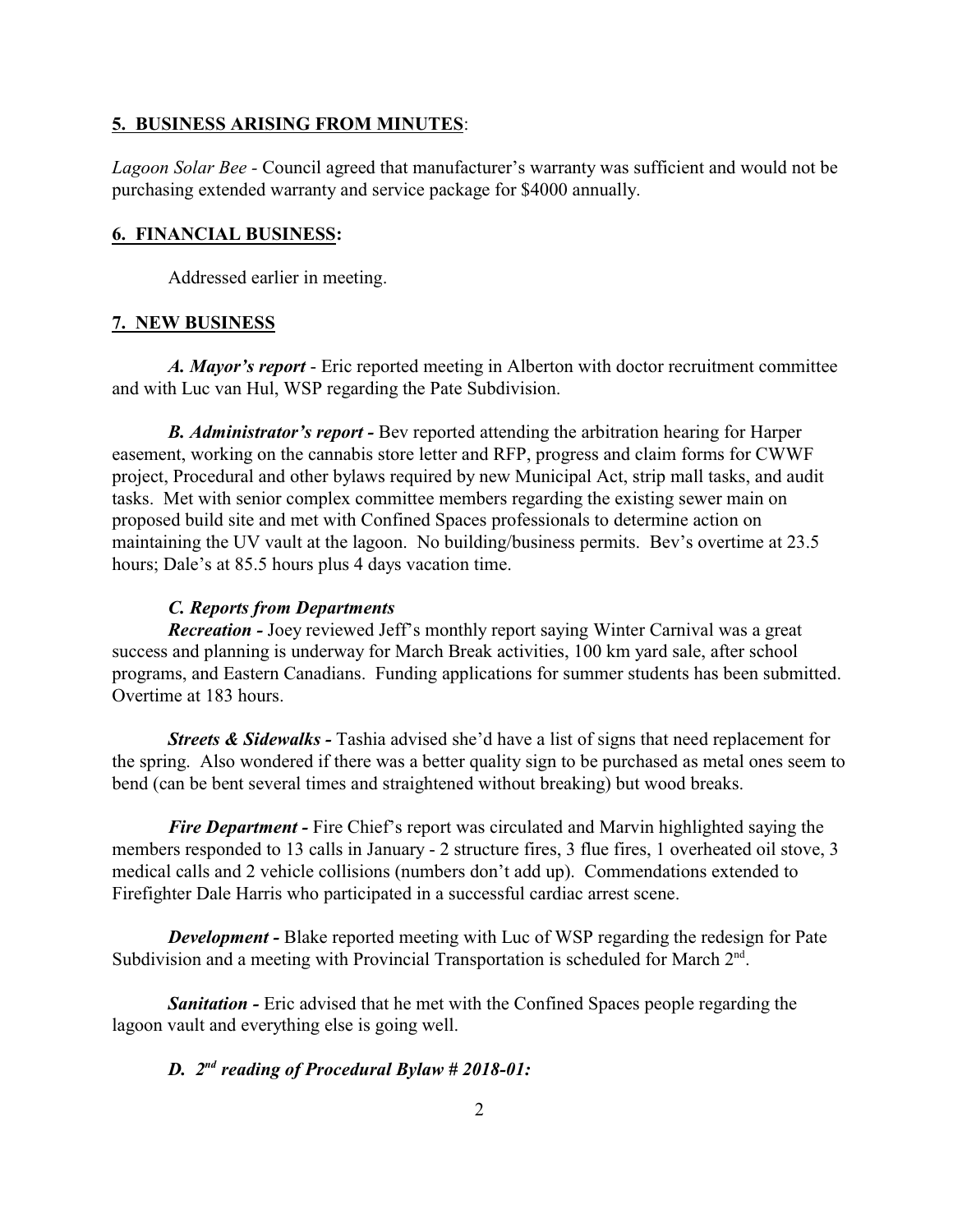#### SECOND READING OF PROCEDURAL BYLAW # 2018-01:

Whereas the Municipal Government Act requires a procedural bylaw to regulate the municipality's proceedings in accordance with the Act;

And whereas the Procedural Bylaw # 2018-01 was read and formally approved a first time at the Council meeting held on February 2, 2018;

Be it resolved that the Procedural Bylaw # 2018-01 be hereby read a second time. *Moved by Blake Adams, seconded by Marvin MacDonald and carried.*

Whereas the Municipal Government Act requires a procedural bylaw to regulate the municipality's proceedings in accordance with the Act;

And whereas the Procedural Bylaw # 2018-01 was read and formally approved a first time at the Council meeting held on February 2, 2018;

And whereas the Procedural Bylaw # 2018-01 was read a second time at this Council meeting;

Be it resolved that the Procedural Bylaw # 2018-01 be hereby approved. *Moved by Blake Adams, seconded by Marvin MacDonald and carried.*

Whereas the Municipal Government Act requires a procedural bylaw to regulate the municipality's proceedings in accordance with the Act;

And whereas the Procedural Bylaw # 2018-01 was read and approved at two separate meetings of Council held on different days;

Be it resolved that the Procedural Bylaw # 2018-01 be hereby formally adopted. *Moved by Carol Ferguson, seconded by Tashia Maynard and carried.*

# *E. First reading of Bylaws for Grants, Borrowing, Reserve Funds and Tax Rate Groups:*

### FIRST READING OF GRANTS BYLAW # 2018-02

Whereas the Municipal Government Act requires a Grants Bylaw to permit the municipality to provide grants, gifts, rebates and donations to individuals and groups;

Be it resolved that the Grants Bylaw # 2018-02 be hereby read a first time.

*Moved by Joey Dumville, seconded by Marvin MacDonald and carried.*

Whereas the Municipal Government Act requires a Grants Bylaw to permit the municipality to provide grants, gifts, rebates and donations to individuals and groups;

And whereas the Grants Bylaw # 2018-02 was read a first time at this Council meeting; Be it resolved that the Grants Bylaw # 2018-02 be hereby approved.

*Moved by Joey Dumville, seconded by Marvin MacDonald and carried.*

#### FIRST READING OF GENERAL BORROWING BYLAW # 2018-03

Whereas the Municipal Government Act requires a general borrowing bylaw to permit the municipality to borrow money for capital expenditures or to finance operating expenses on a short term;

Be it resolved that the General Borrowing Bylaw # 2018-03 be hereby read a first time.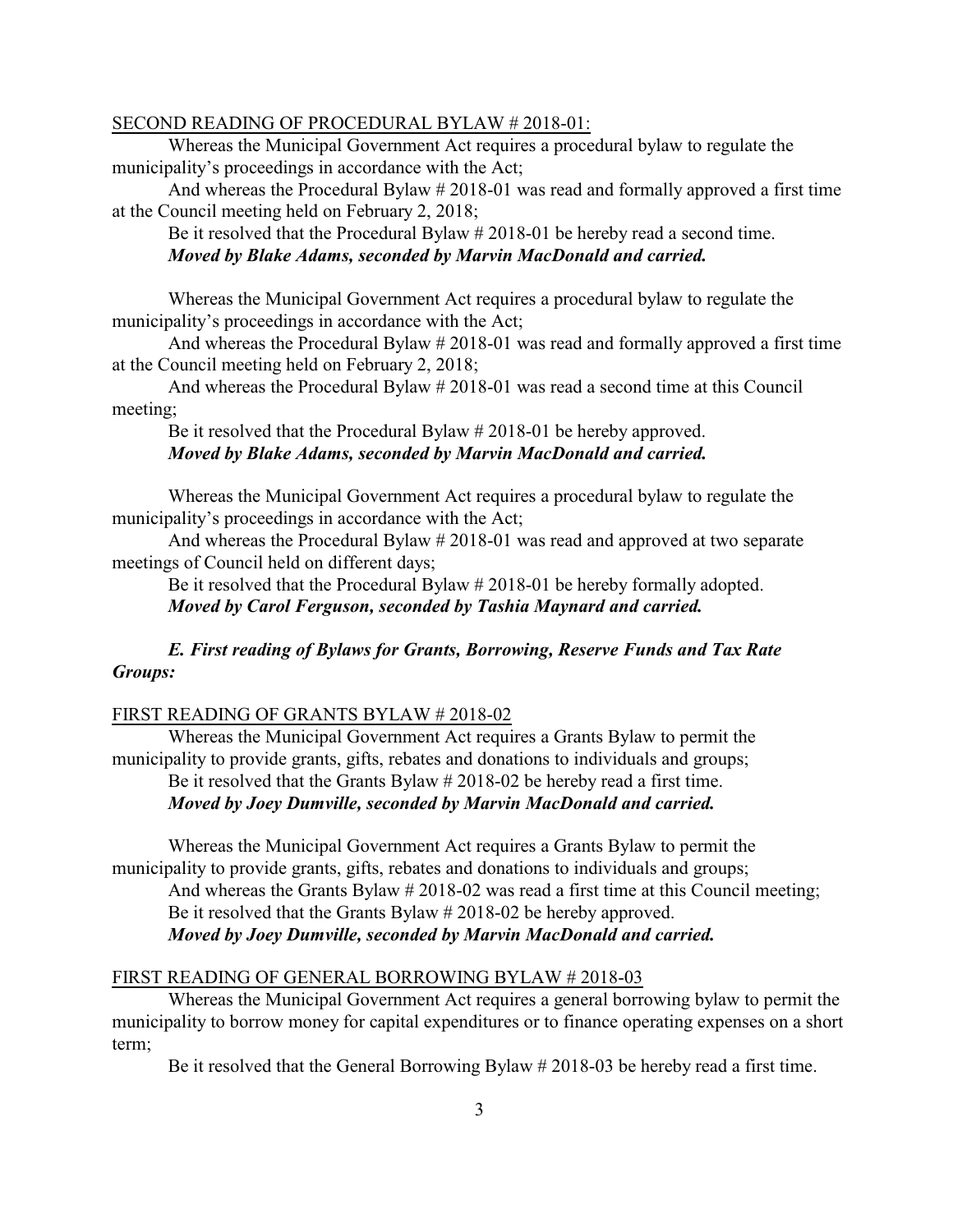## *Moved by Blake Adams, seconded by Joey Dumville and carried.*

Whereas the Municipal Government Act requires a general borrowing bylaw to permit the municipality to borrow money for capital expenditures or to finance operating expenses on a short term;

And whereas the General Borrowing Bylaw # 2018-03 was read a first time at this Council meeting;

Be it resolved that the General Borrowing Bylaw # 2018-03 be hereby approved. *Moved by Blake Adams, seconded by Joey Dumville and carried.*

## FIRST READING OF RESERVE FUNDS BYLAW # 2018-04

Whereas the Municipal Government Act requires a bylaw to authorize the municipality to reserve funds to facilitate efficient financial planning and ensure greater transparency and accountability to the public;

Be it resolved that the Reserve Funds Bylaw # 2018-04 be hereby read a first time. *Moved by Tashia Maynard, seconded by Carol Ferguson and carried.*

Whereas the Municipal Government Act requires a bylaw to authorize the municipality to reserve funds to facilitate efficient financial planning and ensure greater transparency and accountability to the public;

And whereas the Reserve Funds Bylaw # 2018-04 was read a first time at this Council meeting;

Be it resolved that the Reserve Funds Bylaw # 2018-04 be hereby approved. *Moved by Tashia Maynard, seconded by Carol Ferguson and carried.*

## FIRST READING OF TAX RATE GROUPS BYLAW # 2018-05

Whereas the Municipal Government Act requires a bylaw to allow the municipality to establish separate tax rate groups for all real property within the boundaries of O'Leary; Be it resolved that the Tax Rate Groups Bylaw # 2018-05 be hereby read a first time.

# *Moved by Marvin MacDonald, seconded by Blake Adams and carried.*

Whereas the Municipal Government Act requires a bylaw to allow the municipality to establish separate tax rate groups for all real property within the boundaries of O'Leary;

And whereas the Tax Rate Groups Bylaw # 2018-05 was read a first time at this Council meeting;

Be it resolved that the Tax Rate Groups Bylaw # 2018-05 be hereby approved. *Moved by Marvin MacDonald, seconded by Blake Adams and carried.*

*F. Dale Wood quote on mosquito control -* Council reviewed the quote and agreed that the Town would not enter into a contract for this service but would continue to use his services on an as needed basis as in the past.

## *G. Other business & correspondence:*

*Request from O'Leary United Church -* The church is renovating the exterior of the